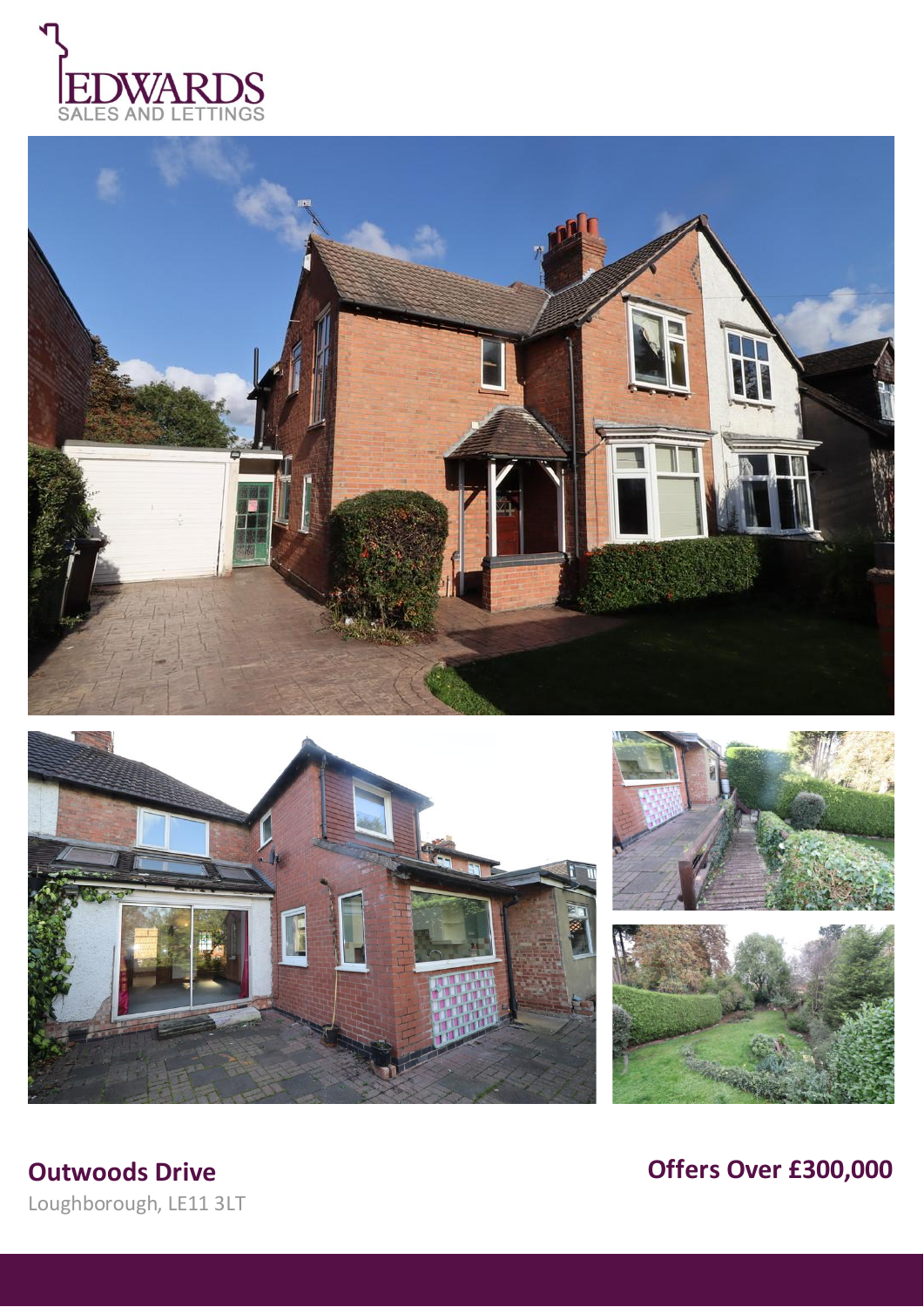## **Property Features**

- THREE BEDROOMS • HUGE BACK GARDEN
- FAMILY BATHROOM • SNUG
- DOWNSTAIRS W.C. GARAGE
- LOUNGE WITH PATIO DOORS OUTSIDE TO BACK
- OFF-STREET PARKING

•

• SIZEABLE KITCHEN/DINER

# **Full Description**

This property represents a superb opportunity that is RIPE FOR DEVELOPMENT and WOULD MAKE A SUBSTANTIAL FAMILY HOME on the HIGHLY DESIRABLE FOREST SIDE OF LOUGHBOROUGH. Requiring a LARGE SCHEME OF MODERNISATION, there are STAINED GLASS WINDOWS, a LARGE LOUNGE with PATIO DOORS leading outside to the HUGE BACK GARDEN, a SIZEABLE KITCHEN/DINER, a SITTING ROOM and DOWNSTAIRS W.C. Upstairs there are THREE BEDROOMS and a FAMILY BATHROOM. Outside to the front is OFF-STREET PARKING and a garden, plus a GARAGE. Book your viewing today as this won't be around for long!

## ENTRANCE HALL

## 12' 3" x 6' 2" (3.73m x 1.88m)

Covered storm porch with wooden front door leading into entrance hall providing access to ground floor accommodation. Carpeted stairs and wooden banister to first floor, doors to kitchen/diner, living room, snug and downstairs WC. PVCu window to side access, stain glass feature window into kitchen/diner and radiator.

## KITCHEN/DINER

## 27' 9" x 8' 11" (8.46m x 2.72m)

Large kitchen/diner providing ample space for dining table and living area too. Kitchen space fitted with a range of wall, base and drawer units, laminate work surfaces, vinyl flooring, stainless steel one and a half bowl sink and drainer, integrated double oven and fridge freezer, gas hob, undercounter washing machine, tiled splashback and door to side access of house. PVCu windows and velux windows to garden. Steps leading to dining area equipped with laminate wood flooring, radiator, door to living room and further PVCu window to side aspect of house.







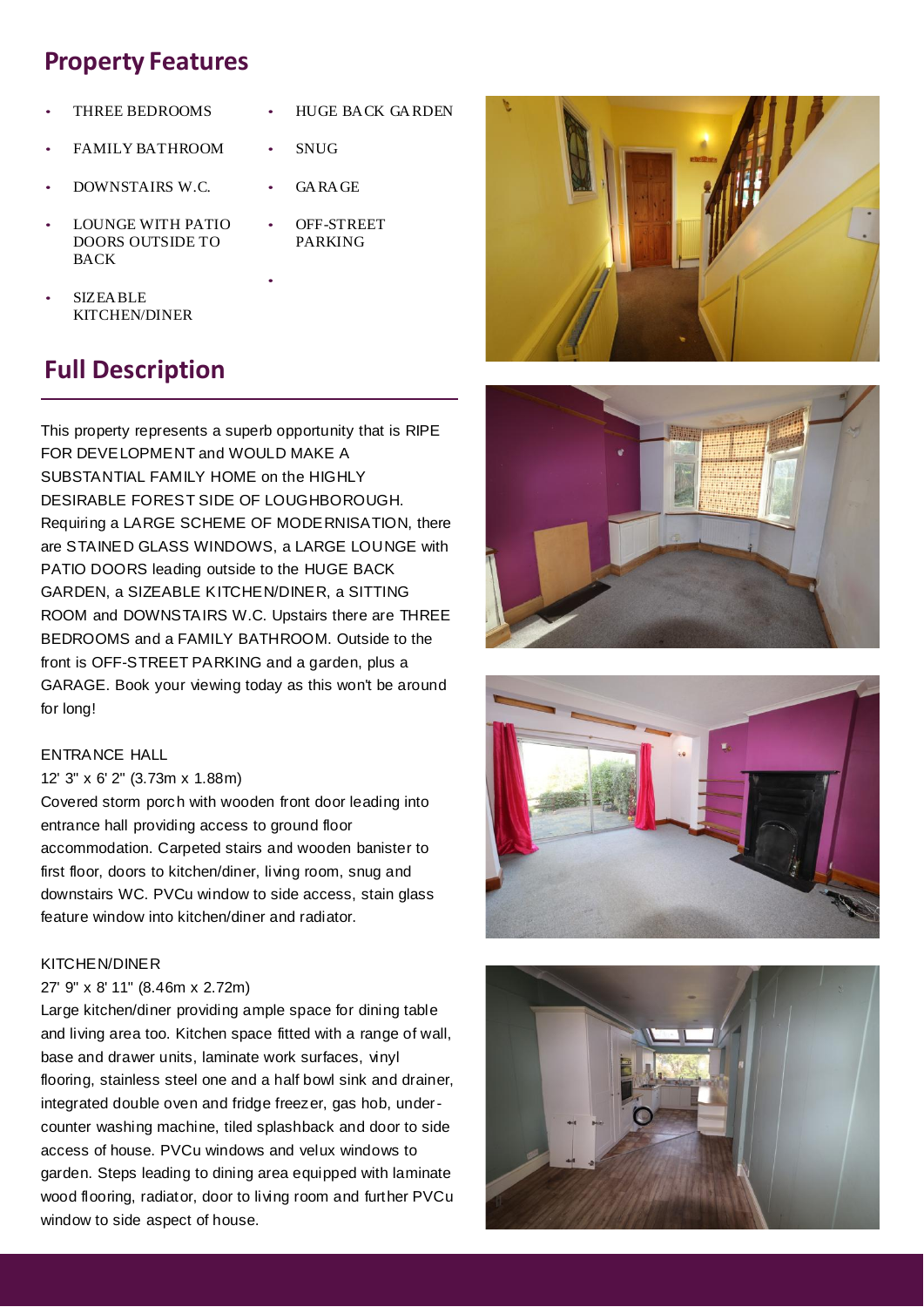## LIVING ROOM

#### 17' 2" x 13' 2" (5.23m x 4.01m)

Generously proportioned providing a great entertaining space with sliding patio door leading to back terrace. Cast iron feature fireplace with hearth, large radiator cover enclosing radiator, carpet, shelving, wall lights and wooden French doors leading to snug.

## SNUG

#### 11' 6" x 10' 2" (3.51m x 3.1m)

PVCu bay fronted window to front aspect. Chimney breast (currently boarded up) with fitted storage cupboards to either side. Picture rail, radiator, carpet and French doors to living room.

#### WC

4' 10" x 2' 6" (1.47m x 0.76m) Close coupled W.C., pedestal wash hand basin, wood panelled walls, radiator,

## LANDING

Access to all bedrooms and bathroom, carpet, large feature PVCu window to side access and dado rail. Large walk in cupboard providing useful storage space.

#### BEDROOM ONE

13' 1" x 11' 10" (3.99m x 3.61m)

PVCu double glazed window to back garden, carpet flooring, dado rail, radiator, full height mirror fronted fitted cupboards.

## BEDROOM TWO

11' 6" x 10' 0" (3.51m x 3.05m) PVCu double glazed window to front elevation, carpet flooring, radiator, built in wardrobes.

## BEDROOM THREE

11' 10" x 5' 6" (3.61m x 1.68m) PVCu double glazed window to side elevation, carpet flooring, radiator.

#### BATHROOM

#### 14' 4" x 8' 7" (4.37m x 2.62m)

Very large bathroom fitted with a three piece suite comprising close coupled W.C, pedestal wash hand basin, bath with shower over, ladder style radiator, tiled splash back walls and vinyl flooring. Storage cupboards and PVCu windows to back garden.